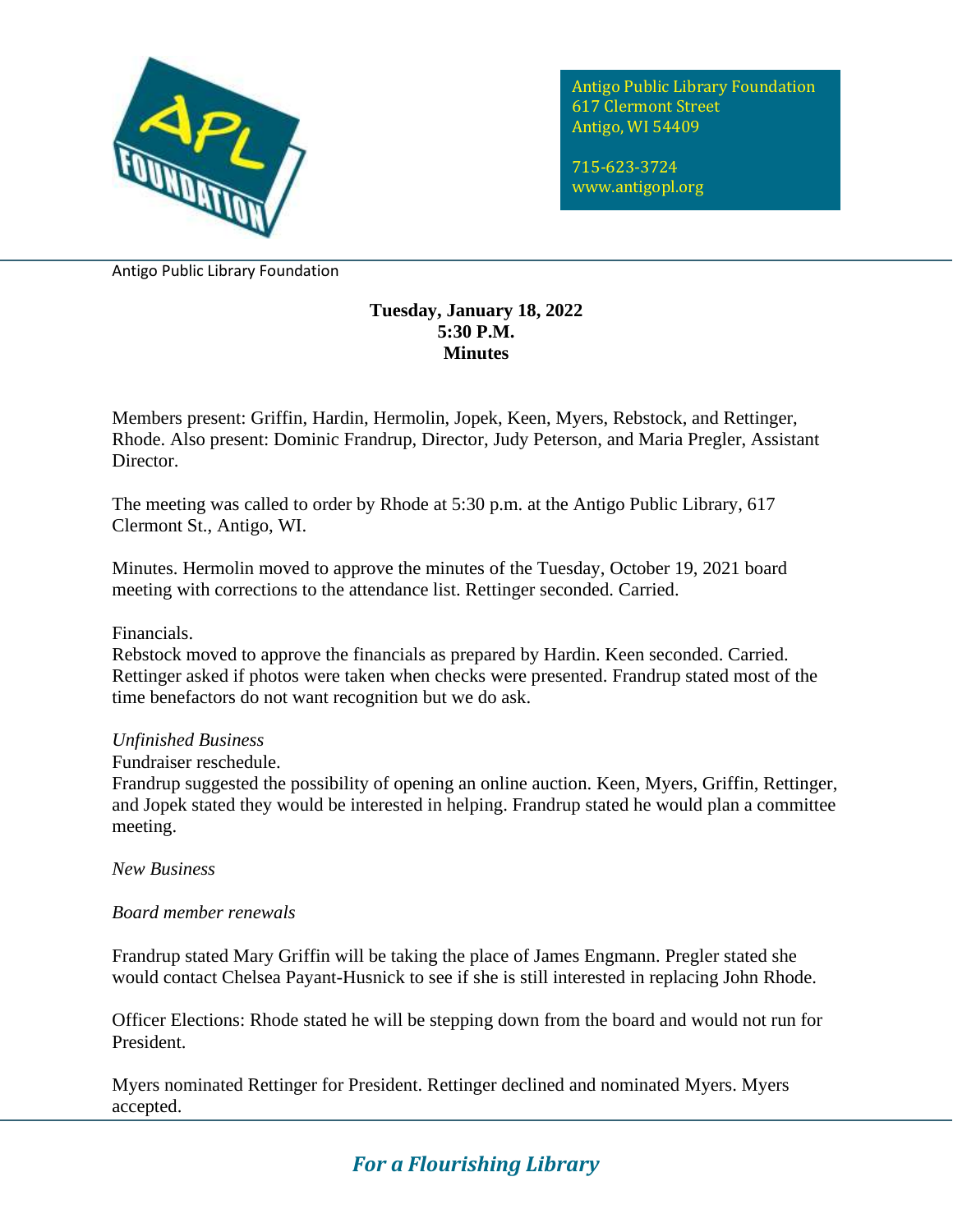

Antigo Public Library Foundation 617 Clermont Street Antigo, WI 54409

715-623-3724 www.antigopl.org

Hermolin stated he would continue as Vice President so long as no one was interested.

Hardin stated he would continue as Treasurer for one more year.

Hearing no other nominations, Jopek moved to cast the unanimous ballot for Myers, Hermolin, and Hardin. Griffin seconded. Carried.

## Second person on financial documents.

Frandrup stated Hermolin is currently the second person listed on the savings account. Rhode suggested adding all three elected officials to the savings account. Hermolin moved to approve that in order to remove funds from the bank, two of the three officers (Jamie Myers, Joe Hermolin and Sam Hardin) must sign for the checks. He also moved to approve adding this motion to the bylaws during the April meeting. Griffin seconded. Carried.

## Solar Project

Frandrup stated the grant for the solar roofing project has been resubmitted, and that he is hoping to hear something within 4-6 weeks.

## Capital Project Fundraising.

Frandrup stated he has received a quote for the Antigo Daily Journal digitization project for the amount of \$60,000. He stated the project would be phased and would take 3-4 years for completion. He mentioned that if the board is interested in getting started, a motion would be needed to take the discussion and money to the full Library Board. Griffin moved to approve asking the library board to apply \$12,000 to the project. Rettiner seconded. Carried.

Frandrup stated he also purchased a Hanging Basket from Antigo First for \$300. The basket will be maintained for three years for a cost of \$50/year and will be located in front of the library building. The basket will also include a plaque which costs \$150. Hermolin moved to reimburse Frandrup \$300 for the purchase of the basket. Rebstock seconded. Carried.

Recruitment of new members.

The board welcomed Mary Griffin. Rhode stated he will be in attendance with Chelsea Payant-Husnick at the April meeting and thanked the board for allowing him to serve.